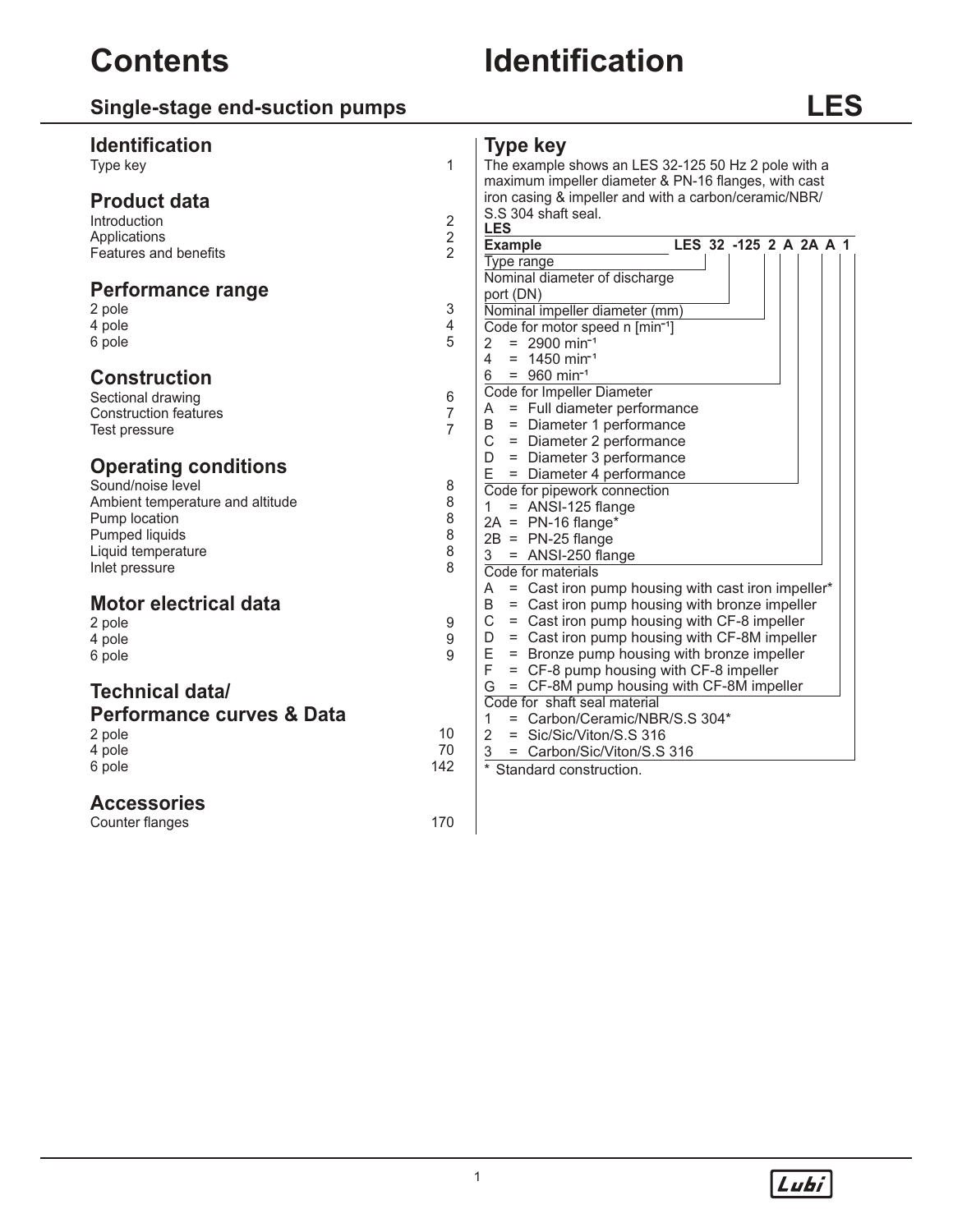# **Product data**

### **Single-stage end-suction pumps**

#### **Introduction**

LES are single stage end suction pumps according to ISO 2858. Our range also includes several model of pumps which have been developed with duty condition which are not covered in ISO 2858.

### **Applications**

- Water Supply.
- Pressure boosting for high rise buildings, hotels industry etc.
- Industrial washing & cleaning systems.
- Fire Protection systems.
- Cooling & Air Conditioning systems.
- Boiler feed and condensate transfer system.
- Irrigation systems for fields including sprinkler & drip irrigation systems.



### **Features & benefits**

Following are the main features and benefits offered by the LES pumps.

- The pumps are non self priming horizontal end suction pumps with axial suction port and radial discharge ports.
- Standard flanges for suction and discharge ports will be PN 16 as per DIN standard EN 1092-2, PN 25 as per DIN standard EN 1092-2, ANSI 125 and ANSI 250 as per ASME B16.1 are available on request.
- Performance and dimensions comply to ISO 2858.
- These pumps are close coupled pumps with TEFC squirrel cage induction motors with main dimensions complying to IEC standards.
- These pumps are available with mechanical shaft seal only.
- These pumps have the discharge range from 3 to 660 m<sup>3</sup>/hr and head range from 4 to 158 metres. Motor ratings are from 0.37 to 132 kW.
- The pump impellers are dynamically balanced to grade 6.3 of ISO 1940.
- These pumps are available with our standard range of motors complying to EFF2 motors. They can also be supplied with EFF1 motors on request.
- These pumps feature the back pull-out design. As shown in fig. 1 the user can remove the motor, bearing bracket and impeller for servicing without disturbing the volute casing and the suction & delivery pipes.





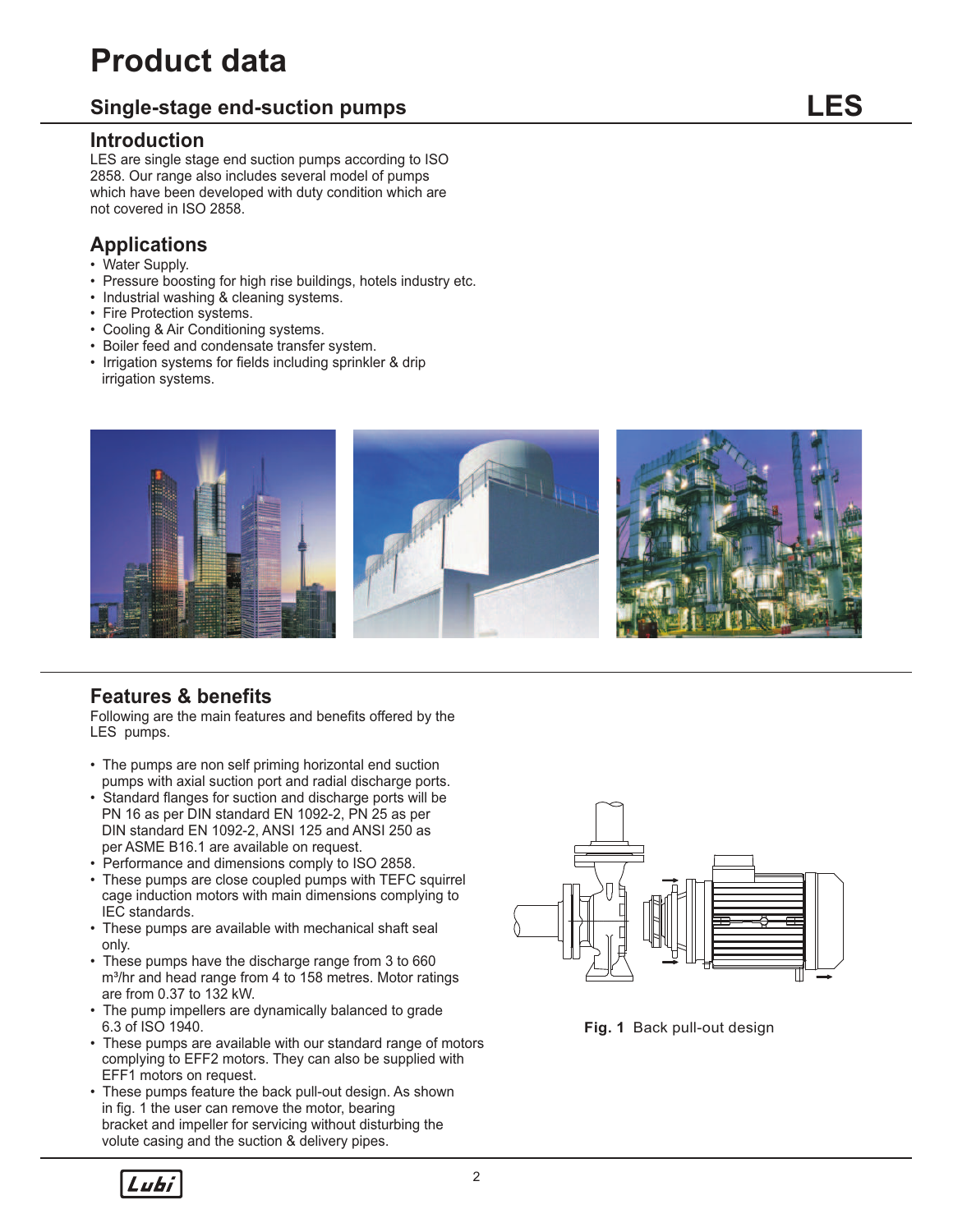# **Performance range**

# **Single-stage end-suction pumps LES 2-Pole**



 $\boxed{\overline{\mathit{Lubi}}}$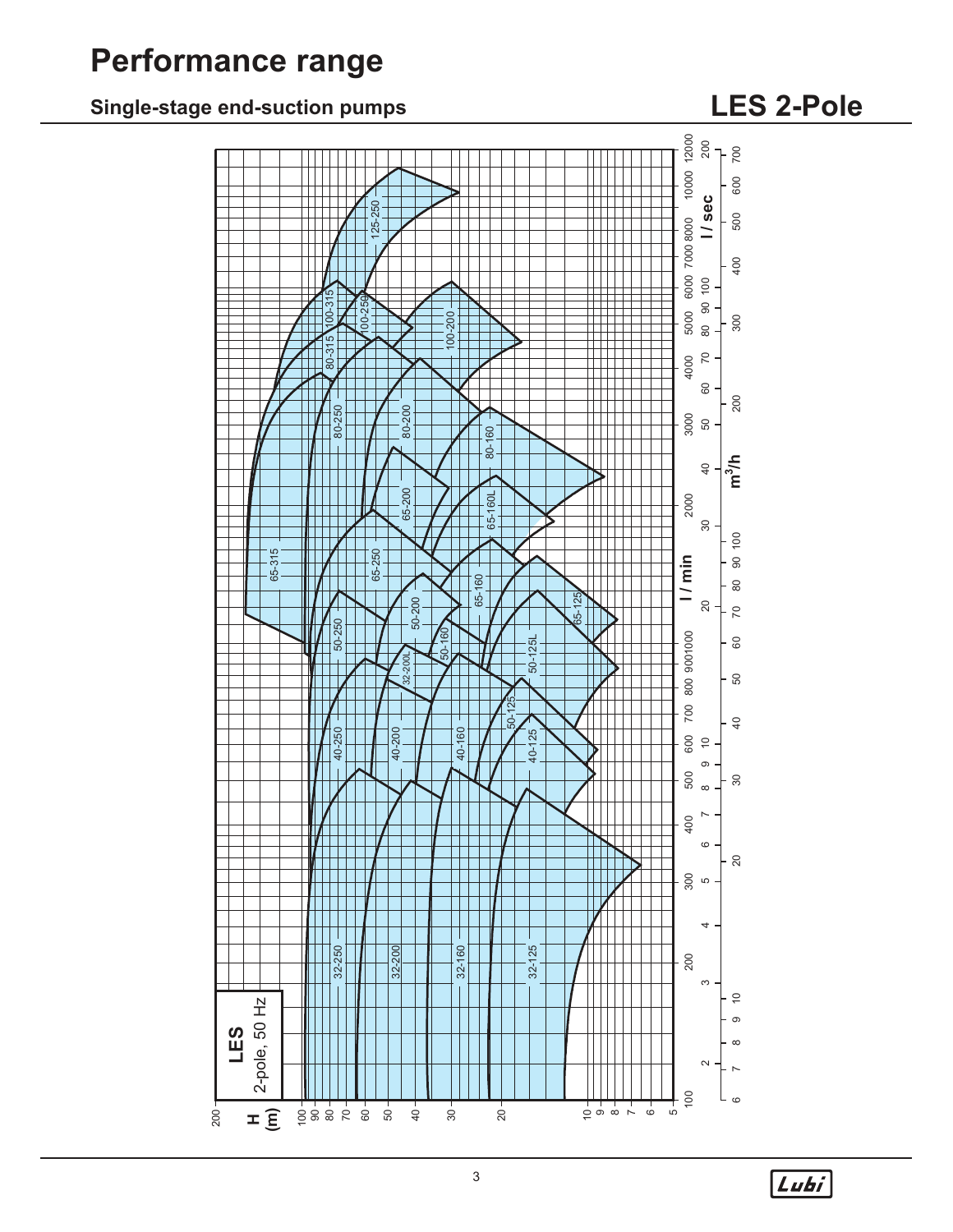# **Performance range**

## **Single-stage end-suction pumps LES 4-Pole**



Lubi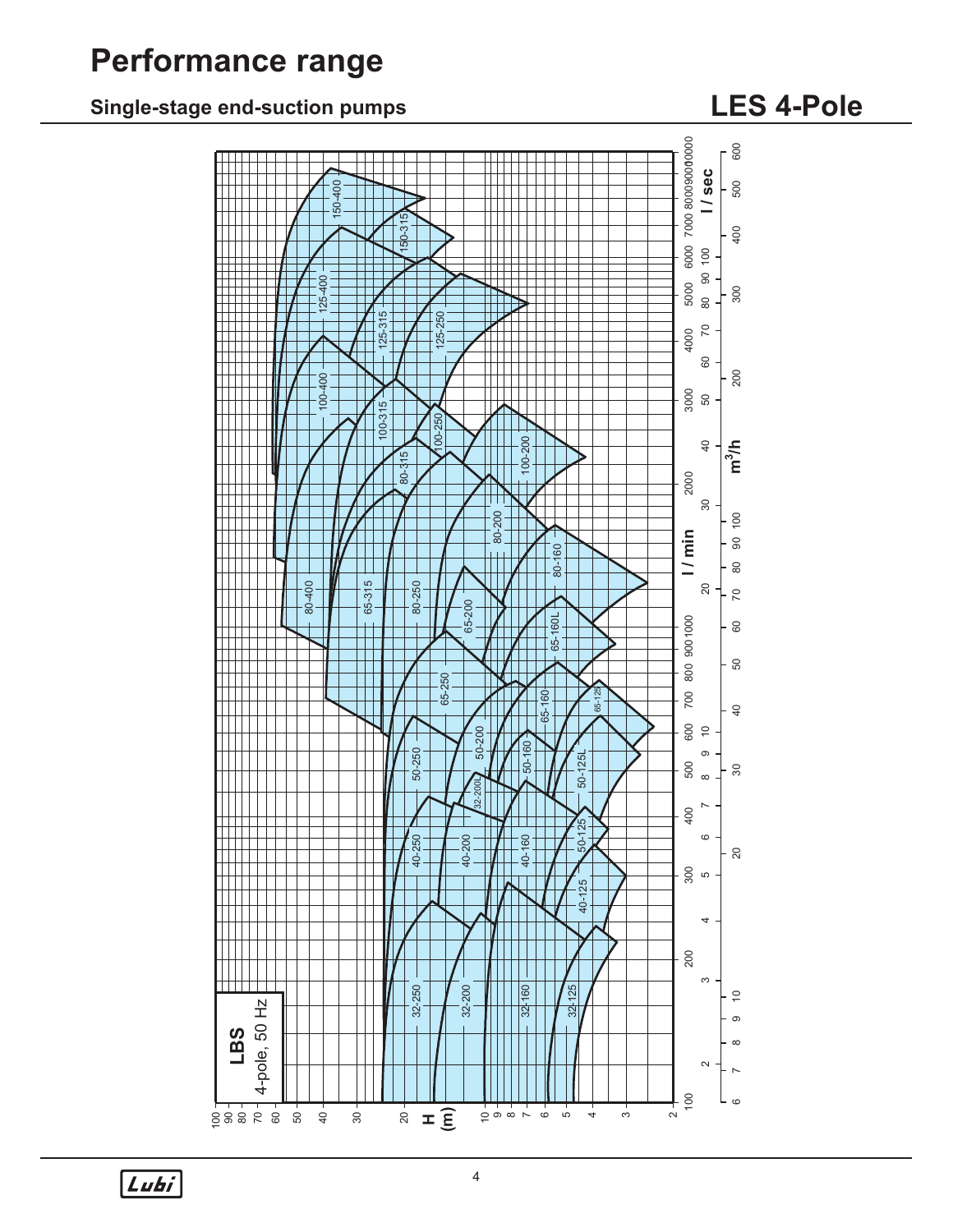# **Performance range**

# **Single-stage end-suction pumps**

# **LES 6-Pole**



 $L$ ubi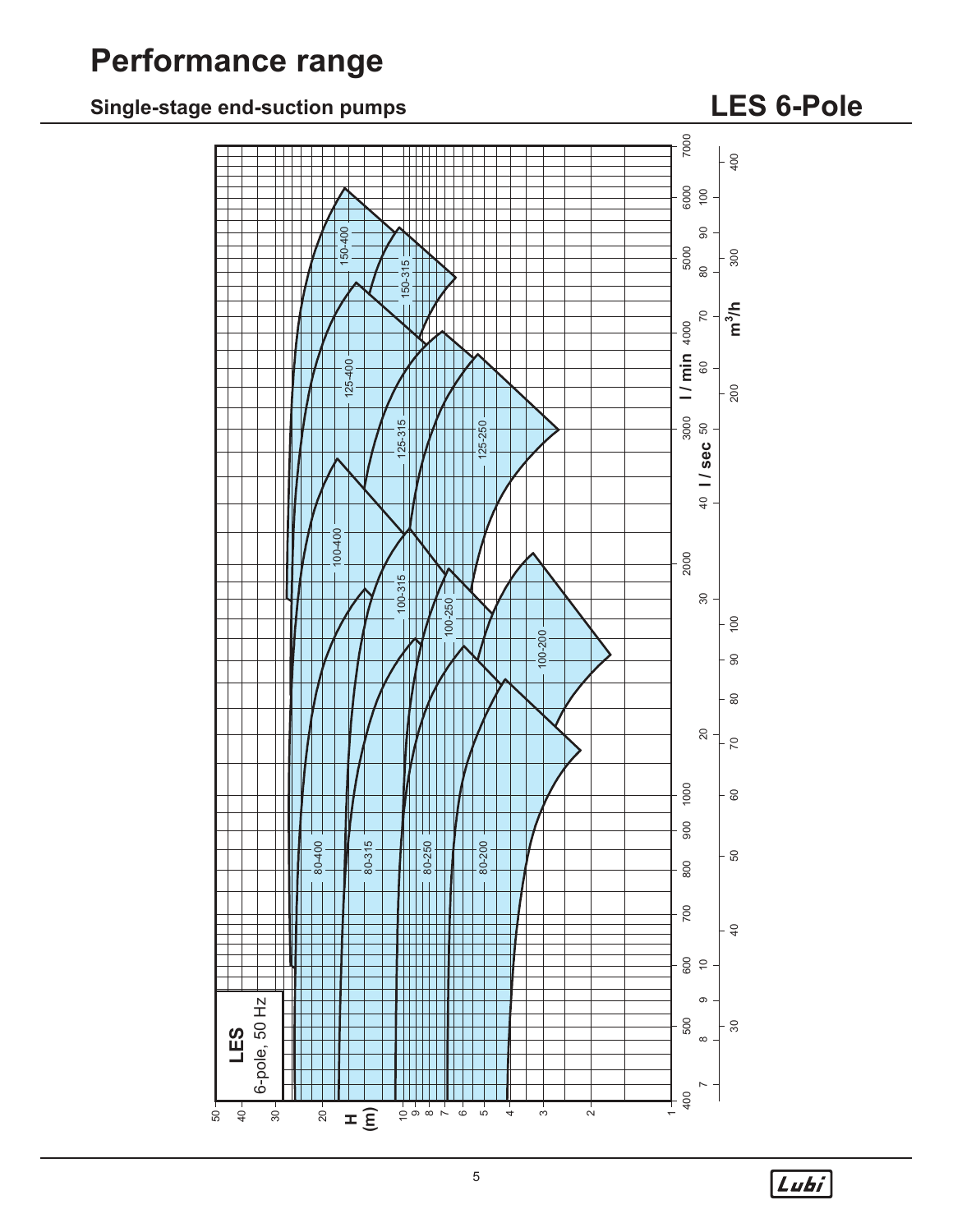# **Construction**

## **Single-stage end-suction pumps**

## **Sectional drawing**





**Fig. 2a** 71 to 90 & 200 to 315 frame

**Fig. 2b** 112 to 180 frame

### **Materials**

| Pos. | <b>Component</b>  | A-version  | <b>B-version</b>          | C-version  | D-version                 | E-version     | <b>F-version</b> | <b>G-version</b> |
|------|-------------------|------------|---------------------------|------------|---------------------------|---------------|------------------|------------------|
|      | Volute casing     | Cast Iron  | Cast Iron                 | Cast Iron  | Cast Iron                 | <b>Bronze</b> | $CF-8$           | CF-8M            |
|      | Impeller          | Cast Iron  | Bronze                    | CF-8       | CF-8M                     | <b>Bronze</b> | CF-8             | CF-8M            |
| 3    | Adaptor           | Cast Iron  | Cast Iron                 | Cast Iron  | Cast Iron                 | <b>Bronze</b> | CF-8             | CF-8M            |
| 5    | Pump shaft        |            | Carbon steel Carbon steel | S.S.304    | S.S.316                   | S.S.304       | S.S.304          | S.S.316          |
| 6    | Shaft sleeve      | S.S.410    | S.S.410                   | S.S.304    | S.S.316                   | <b>Bronze</b> | S.S.304          | S.S.316          |
|      | Impeller washer   | S.S.410    | S.S.410                   | S.S.304    | S.S.316                   | <b>Bronze</b> | S.S.304          | S.S.316          |
| 8    | Impeller lock pin | S.S.410    | S.S.410                   | S.S.304    | S.S.316                   | S.S.410       | S.S.304          | S.S.316          |
| 9    | Impeller key      | S.S.410    | S.S.410                   | S.S.304    | S.S.316                   | S.S.410       | S.S.304          | S.S.316          |
| 10   | <b>Plugs</b>      |            | Carbon steel Carbon steel |            | Carbon steel Carbon steel | Bronze        | S.S.304          | S.S.316          |
| 11   | O-ring            | <b>NBR</b> | NBR.                      | <b>NBR</b> | <b>NBR</b>                | Viton         | Viton            | Viton            |
| 4    | Wear ring*        | Cast Iron  | <b>Bronze</b>             | S.S.304    | S.S.316                   | <b>Bronze</b> | CF-8             | CF-8M            |

\* Wear ring is available on request only.

Lubi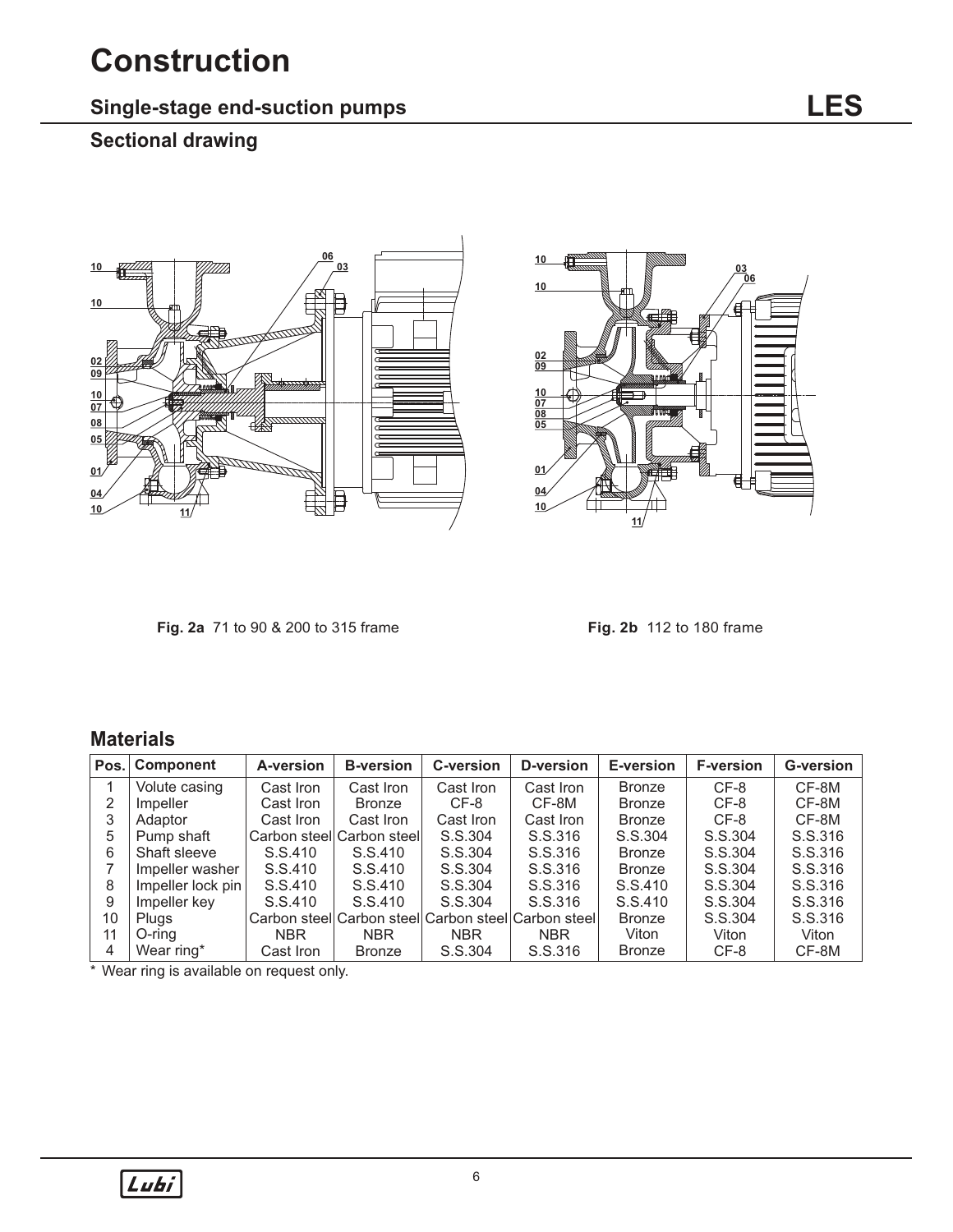# **Construction**

### **Single-stage end-suction pumps**

#### **Construction features**

#### **Mounting**

All LES pumps up to 132 frame come with pump volute casing with feet and motor without feet (see fig. 3). Starting from 160 frame they come with volute casing with feet and motor with feet (see fig. 4).



**Fig. 3** Pump design A



**Fig. 4** Pump design B

#### **Volute casing**

The volute casing of the pumps are designed to be robust in construction to take the undue stresses offered by the pipe work. They have an axial suction port and radial discharge port. Standard flanges are PN 16 as per EN 1092-2. PN 25 as per EN 1092-2, ANSI 125 and ANSI 250 as per ASME B16.1 are available on request.

The volute casing are provided with a priming & drain hole closed by plugs.



**Fig. 5** Volute casing

#### **Motor Adaptor & Back cover**

Motor adaptors are robust in construction and are provided with an air vent screw in the shaft seal chamber.

#### **Shaft**

As shown in the figure an integral single shaft is provided for all pumps from to 112 to 160 frame (see fig. 6). Remaining pumps are provided with stub shaft as shown below (see fig. 7) which has two drilled holes for set screws in the coupling.



**Fig.6** Integral shaft pump



**Fig. 7** Stub shaft pump

#### **Impeller**

The impellers are closed impellers with extra smooth surface finish and machined completely from outside to ensure high efficiency.

The direction of rotation of impeller is clock wise when viewed from the motor end.

They are dynamically balanced to grade 6.3 of ISO 1940.

All impellers can be trimmed to adopt them for the duty point requested by the customer.



**Fig. 8** Impeller

#### **Test pressure**

All pumps are hydrostatic tested for leakage as per the following test pressure using water containing corrosion inhibitor at room temperature.

|                 | <b>Pressure rating   Operating pressure   Test pressure</b> |          |
|-----------------|-------------------------------------------------------------|----------|
| <b>PN 16</b>    | 16 bar                                                      | 24 bar   |
| <b>PN 25</b>    | 25 bar                                                      | 37.5 bar |
| <b>ANSI 125</b> | 125 psi                                                     | 188 psi  |
| <b>ANSI 250</b> | 250 psi                                                     | 375 psi  |

#### **Motors**

The motors are squirrel cage induction motors, totally enclosed fan cooled with main dimension to IEC standards.

The standard motors with the pumps are all as per EFF2 efficiency. EFF1 efficiency motors can be available on request. Motors with frame sizes from 71 to 160 are with aluminum construction. The remaining are cast iron construction.

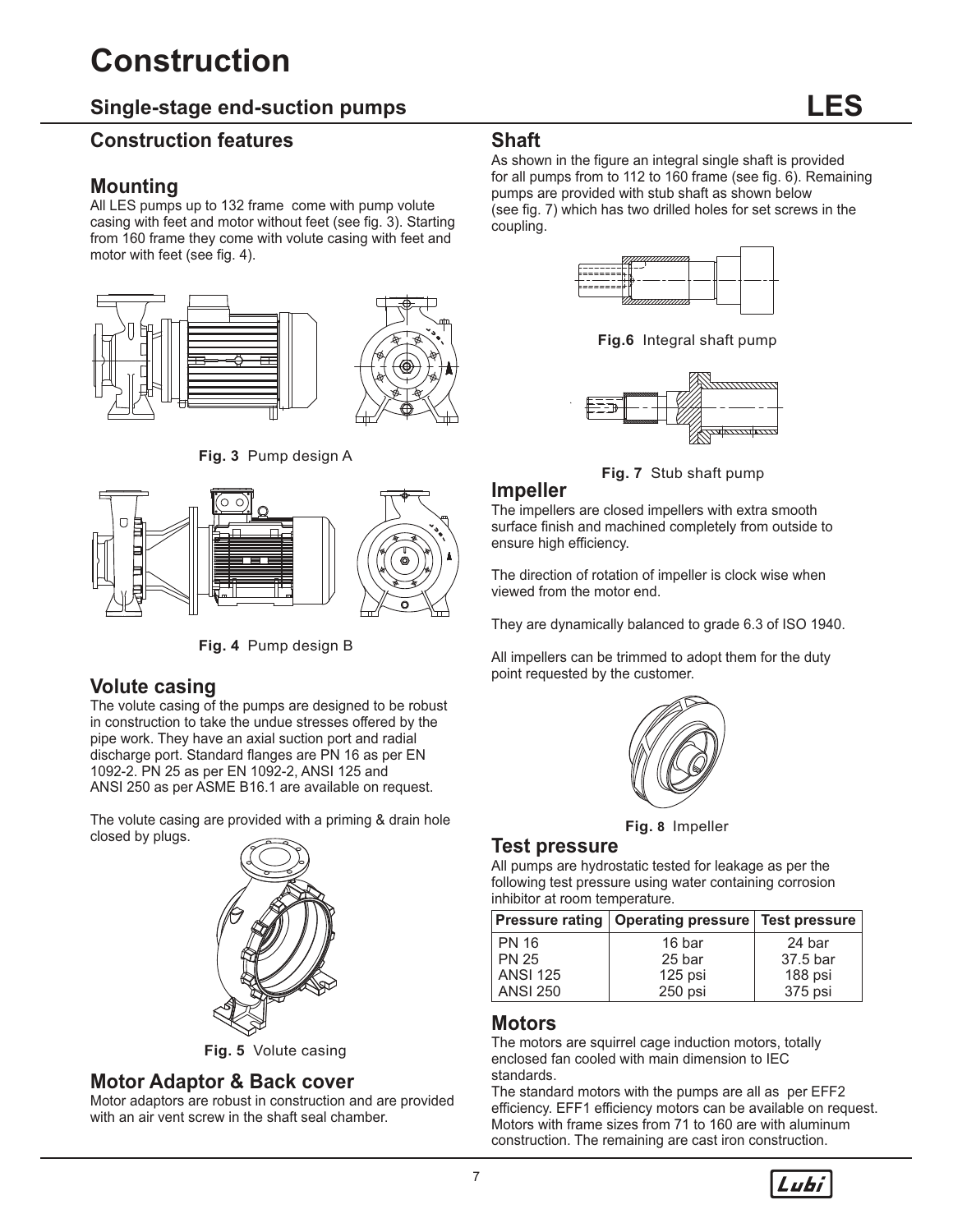# **Operating conditions**

#### **Single-stage end-suction pumps**

#### **Sound/Noise Levels**

As shown in the table below the motor noise levels will not exceed the maximum sound pressure level [db(A)] as per ISO 3743.

|                    |        | Maximum sound pressure level [db(A)]-ISO 3743 |        |
|--------------------|--------|-----------------------------------------------|--------|
| <b>Motor</b><br>kW |        | Three-phase level                             |        |
|                    | 2-pole | 4-pole                                        | 6-pole |
| 0.37               | 56     | 45                                            |        |
| 0.55               | 57     | 42                                            | 40     |
| 0.75               | 56     | 42                                            | 43     |
| 1.10               | 59     | 50                                            | 43     |
| 1.50               | 58     | 50                                            | 47     |
| 2.20               | 60     | 52                                            | 52     |
| 3.00               | 59     | 52                                            | 63     |
| 4.00               | 63     | 54                                            | 63     |
| 5.50               | 63     | 62                                            | 63     |
| 7.50               | 68     | 62                                            | 66     |
| 11.0               | 70     | 66                                            | 66     |
| 15.0               | 70     | 66                                            | 66     |
| 18.5               | 70     | 63                                            | 66     |
| 22.0               | 70     | 63                                            | 66     |
| 30.0               | 71     | 65                                            | 59     |
| 37.0               | 71     | 66                                            | 60     |
| 45.0               | 71     | 66                                            | 58     |
| 55.0               | 71     | 67                                            | 58     |
| 75.0               | 73     | 70                                            | 61     |
| 90.0               | 73     | 70                                            | 61     |
| 110.0              | 76     | 70                                            | 61     |
| 132.0              | 76     | 70                                            | 61     |

#### **Ambient temperature and altitude**

The ambient temperature for proper motor operation must not exceed.

- + 45°C for EFF2 motors
- + 60°C for EFF1 motors.

In case of ambient temperature exceeding 45°C (or 60°C for EFF1) or if motor is to be installed more than 1000 metres above sea level then a higher output motor should be selected due to low cooling effect. Please refer the chart as shown in fig. 9 for selection of the motors at higher temperature or altitude.



**Fig. 9** Motor P2 depend on temperature/altitude **Example**

A 15 kw motors has to be increased in output to 18.5 kw if ambient temperature is 60°C.

A 15 kw motors has to be increased in output to 18.5 kw if it has to operate at 3500 meters above mean sea level.

#### **Pump location**

The Pumps have been designed to operate in non aggressive and non explosive atmosphere.

The relative humidity should not exceed 95%.

### **Pumped liquids**

LES pumps are designed for non explosive liquids which are clean, and thin without any solid particles.

A viscous liquid affects the pump performance in the following ways.

- The power consumption of the pump will increase with increase in viscosity. This will require a larger motor for the pump.
- Head, discharge & pump efficiency will reduce.

A liquid with high density will also affect the performance as follows.

- The power consumption will increase at a ratio corresponding to increase in density. For example a liquid with a specific gravity of 1.30 will this require 30% larger motor to drive the pump.
- The head discharge and pump efficiency will not change with change in density.

#### **Liquid temperature**

The LES pump range covers the temperature range from 0°C to +140°C.

The permissible liquid temperature depends on the type of mechanical shaft seal furnished on the pump.

Please refer the table showing relationship between mechanical shaft seal & temperature.

The maximum liquid temperature is stamped on the nameplate of the pump.

#### **Relationship between shaft seals and temperature**

| <b>Seal type</b>            | Code | <b>Temperature</b><br>range        |
|-----------------------------|------|------------------------------------|
| Carbon/Ceramic/NBR/ S.S.304 |      | $0^{\circ}$ C to +90 $^{\circ}$ C  |
| Sic/Sic/Viton/S.S.316       |      | $0^{\circ}$ C to +90 $^{\circ}$ C  |
| Carbon/Sic/Viton/S.S.316    | 3    | $0^{\circ}$ C to +140 $^{\circ}$ C |

#### **Inlet pressure**

- The inlet pressure + shut off pressure (pressure of pump against closed valve) should not exceed the maximum operating pressure of the pump.
- The minimum inlet pressure must be according to the NPSH curve + 0.5 meters safety margin + correction of vapour pressure.